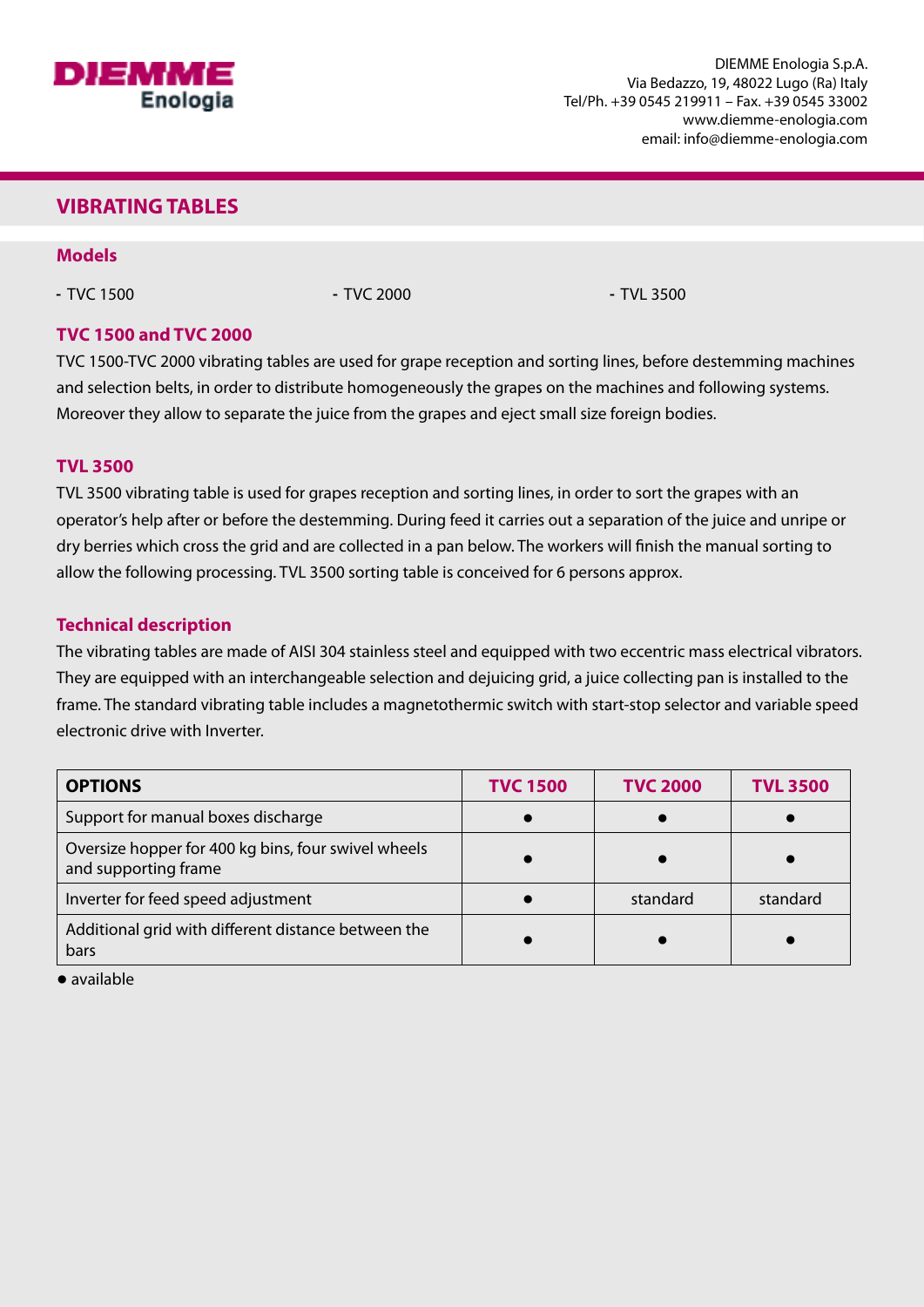## **Drawing for TVC 1500**



## **Drawing for TVL 3500 and TVL 5000**